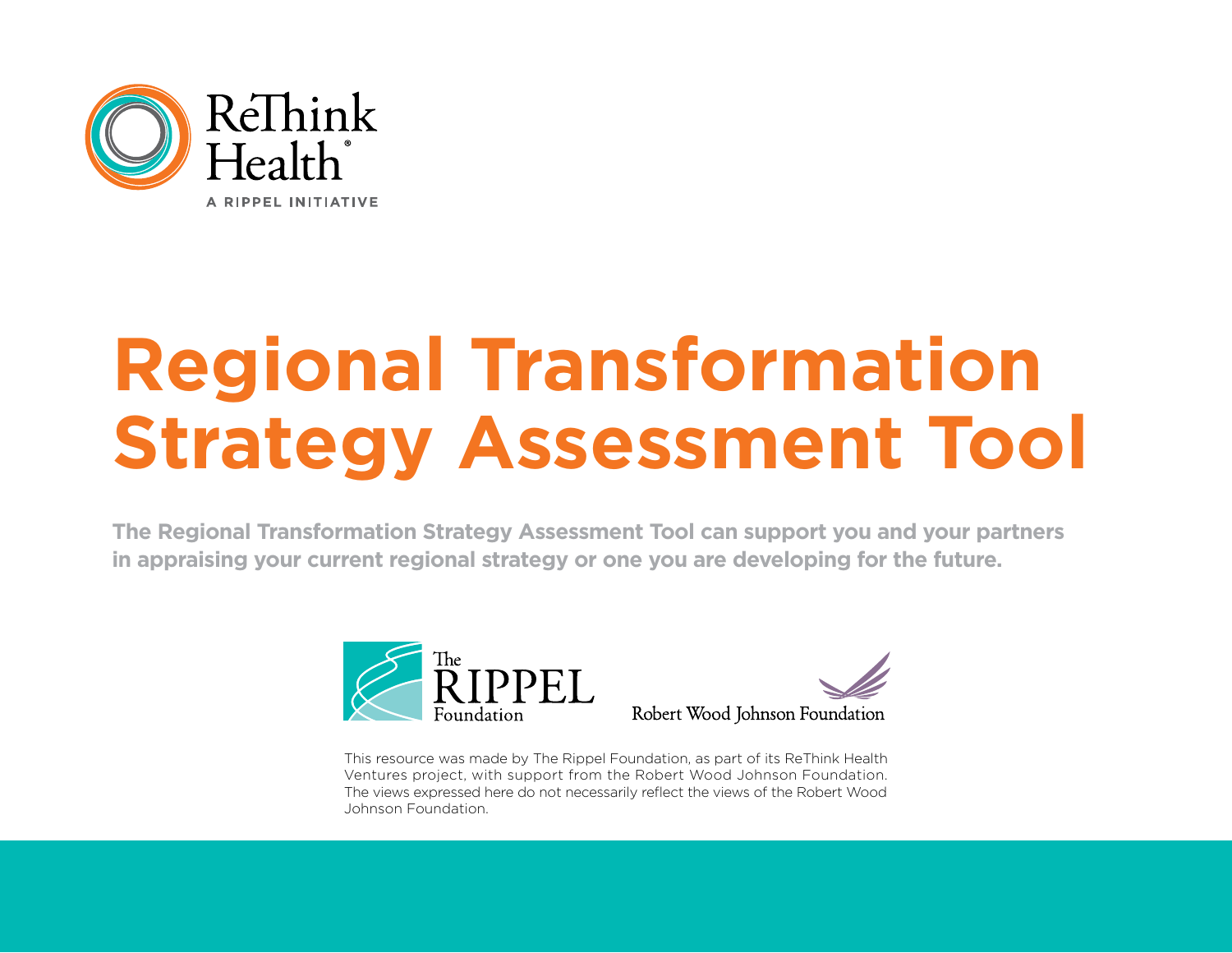

## **Regional Transformation Strategy Assessment Tool**

**The Regional Transformation Strategy Assessment** can support you and your partners in appraising your current regional strategy or one you are developing for the future. An assessment can help your team better understand strengths and areas of improvement, so you can work more effectively to make progress toward transforming your health system.

### **What is a Regional Transformation Strategy?**

A regional transformation strategy is a comprehensive suite of programs, policies, and practices, addressing multiple issues and involving many stakeholders, that will produce greater health and well-being for your entire region. There is a de facto strategy being enacted in your region—whether or not you have already articulated it as such. It's possible that it may be simply a cluster of individual organizational strategies, which may not be aligned or designed in pursuit of the same end goal. Often, this results in inadequate funding and competition for limited resources and attention. If this sounds familiar, you're not alone. This is what's [currently happening](https://www.rethinkhealth.org/resources/health-affairs-many-multisector-partnerships-not-yet-mature/) in many regions across the country.

This tool invites you to consider how and whether all of those individual organizational strategies can start to add up to a transformation strategy for the entire region.

#### A regional transformation strategy is…

- Based on a vision of regional transformation that is widely shared across many stakeholders
- Grounded in a comprehensive theory of system change that acknowledges how the many forces that shape health and well-being in a region work together as a system—and how that system tends to change, or resist change, over time. The theory articulates the key trends that need to shift in order for the system's performance to be transformed over time.

• Inclusive of a **portfolio of interventions** that translates that theory of system change into a suite of well-designed, interdependent policies, programs, and practices that produce health and well-being.

Because it requires dedication to a common vision, agreement across the region about what it will take to achieve that vision, and a collective set of interventions all working toward the same goal, a sound strategy has the potential to help regions like yours move beyond incremental improvements to truly transform the health and well-being of your region.

#### **Before You Begin**

The Transformation Strategy Assessment Tool offers criteria by which to appraise your theory of system change and portfolio of interventions. You can use the tool to assess the quality of your current transformation strategy or one you are developing for the future. Whether you are assessing your current strategy or getting ready to propose a new one, the assessment can help identify strengths and areas for improvement.

You will find this exercise most useful if you are able to gather leaders who represent the many sectors that affect health in your region and who have insight into the strategy (or strategies) currently being pursued.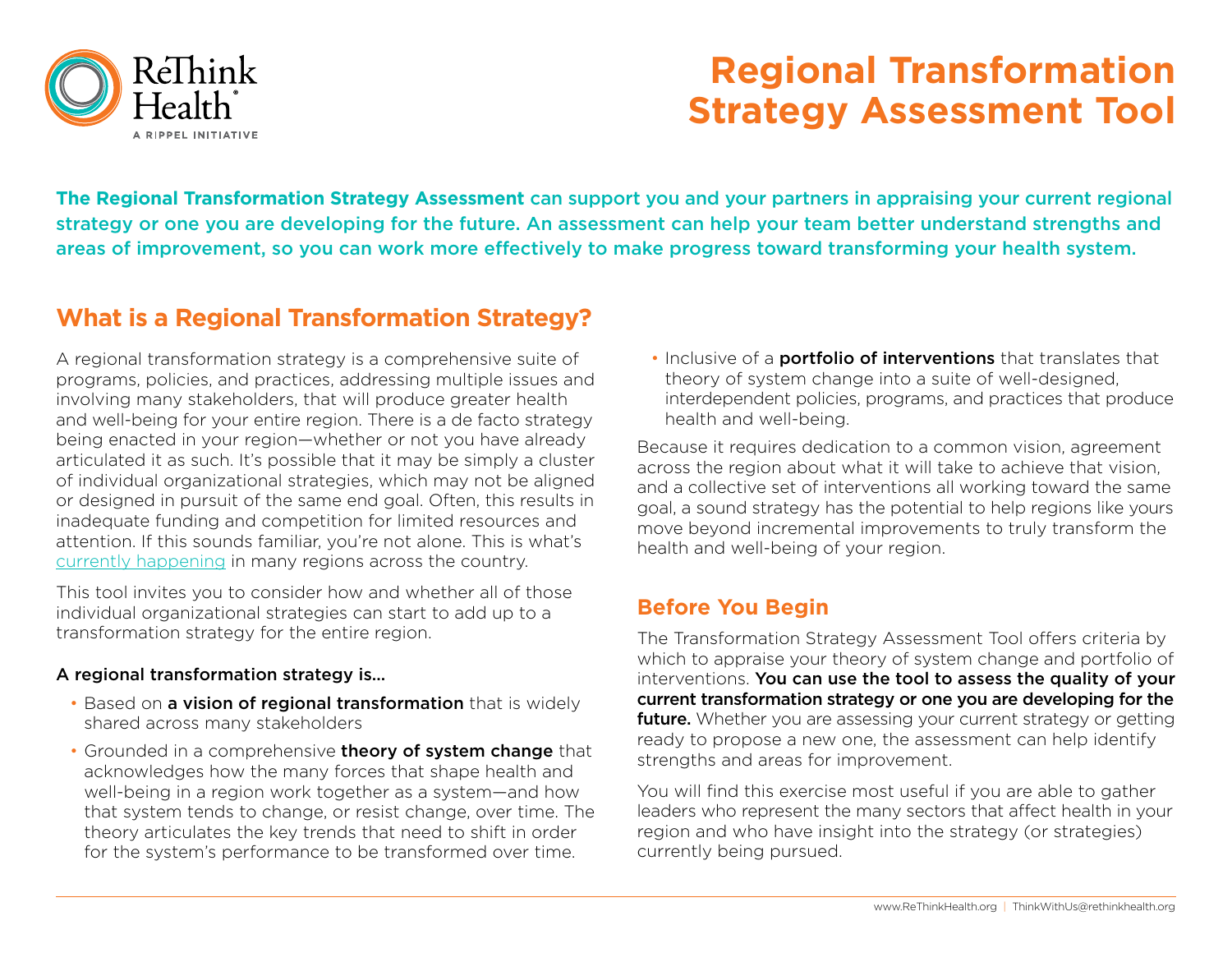Before beginning the assessment, we recommend engaging in discussions to articulate your current theory of system change and portfolio of interventions. Clarifying this information may require a series of conversations.

#### Here are questions that can guide your pre-assessment discussions:

- What are the most pressing forces shaping health and well-being that must be addressed in your region to improve system performance over time?
- What are the broad, primary strategies you are pursuing as a region that will address those issues (currently or in the future) over time? These may include addressing vital conditions in your community (such as education, jobs, stable housing, and physical activity) and/or urgent services (such as addiction treatment and recovery, income assistance, and homeless services). You can use ReThink Health's [Strategy Portfolio Exercise](https://www.rethinkhealth.org/resources/strategy-portfolio-exercise/) to work through this question.
- To get more specific about the path forward, what boundaries help to define your strategy? You can think about boundaries related to:
	- Time horizon: what time frame are you considering?
	- **•** Geography: what are the physical boundaries of your region?
	- Partners: who can dedicate resources, wield influence, or provide implementation support to advance your strategy?
	- Beneficiaries: who benefits (directly and indirectly) from your strategy?
- What programs and policies are being pursued to advance those strategies within appropriate boundaries?

#### **Regional Transformation Strategy Assessment**

Goal: To assess the theory of system change and portfolio of interventions that uphold your region's transformation strategy (either current or future).

**Time:** Once the questions laid out in Before you Begin (see above) are clarified. the exercise should take roughly 2 hours in a small group, including time for individual work and discussion.

#### **Materials**

- Copies of the worksheets on pages 3 and 5 for each participant, plus one additional of each.
- Optional: A single copy of each of the spider diagrams on pages 4 and 6. You may choose to blow up the spider diagrams to a larger poster size or mimic them on a white boardso that they can be more easily seen by the group.
- Pen and paper

#### **Directions**

- 1. Prior to beginning:
	- a. Clarify whether you are assessing your current or future transformation strategy.
	- **b.** If needed, work through questions in the Before You Begin section above.
	- c. Identify a facilitator to guide participants through the exercise.

#### 2. At the outset of the meeting (:15)

With all participants, review the elements of your current or proposed theory of system change and portfolio of interventions.

3. Individually (:15)

Using the worksheets on pages 3 and 5, consider how well your theory of system change and portfolio of interventions meets the assessment criteria. Record any strengths or weaknesses that you see and rate on a scale of 1 to 10 (weak to strong).

- 4. As a group (:60)
	- a. Ask each participant to relay their ratings and the reasoning behind them. Reach consensus on ratings for each of the criteria, using a new version of the worksheet to record your decisions.
	- b. Optional: Using the spider diagram on pages 4 and 6, draw a dot on the corresponding line for each criterion. For example, if your group rated your theory of system change as a 5, draw a dot on the fifth line from the center of the spider web. Once you have drawn dots for each criteria, connect them with lines to form a circular shape. The resulting diagram should help you visualize areas where your current theory of change is strongest and weakest.

#### 5. As a group (:30)

Debrief the results of your assessment, identifying strengths of your overall transformation strategy and areas of improvement.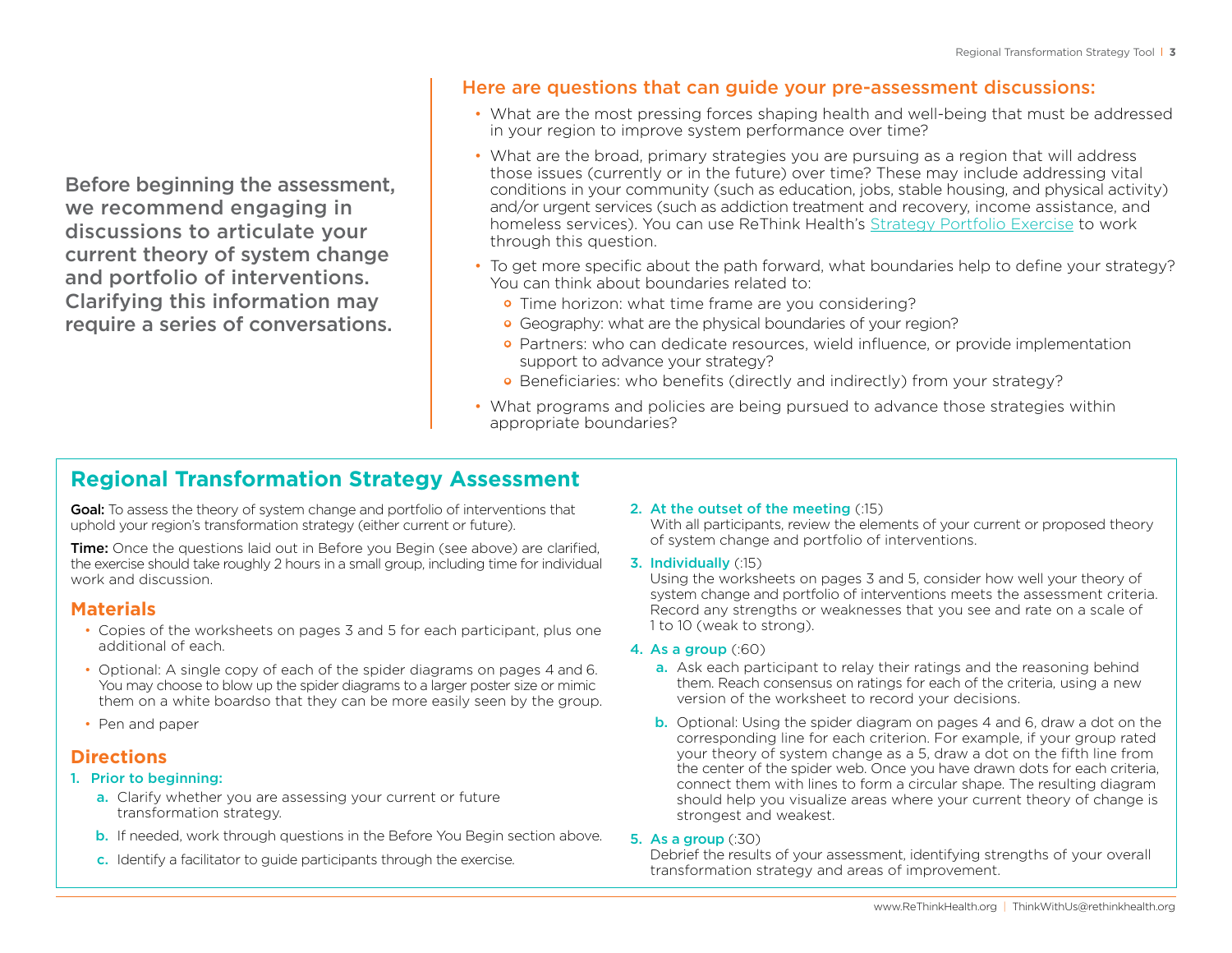## **Theory of System Change Assessment**

| <b>CRITERIA</b>      | <b>DESCRIPTION</b>                                                                                                                                                                                                | <b>STRENGTHS</b> | <b>WEAKNESSES</b> | <b>RATING*</b> |
|----------------------|-------------------------------------------------------------------------------------------------------------------------------------------------------------------------------------------------------------------|------------------|-------------------|----------------|
| <b>Ambitious</b>     | Does it strive to make a real and lasting difference on important issues?                                                                                                                                         |                  |                   |                |
| <b>Multi-solving</b> | Does it have the potential to improve the metrics for multiple factors<br>influencing health and well-being (including but not limited to cost,<br>quality of care, equity, productivity, and population health)? |                  |                   |                |
| <b>Dynamic</b>       | Does it build on your region's understanding of past trends? Does it<br>encompass the key drivers of (or barriers to) health and well-being in<br>your region?                                                    |                  |                   |                |
| <b>Balanced</b>      | Does it focus on both vital conditions and urgent services**?<br>Does it consider impacts over the short term (2-3 years) and<br>long term (15-20 years)?                                                         |                  |                   |                |
| <b>Systemic</b>      | Is it grounded in a big picture, comprehensive view of the system,<br>rather than a disconnected set of isolated efforts?                                                                                         |                  |                   |                |
| <b>Bounded</b>       | Does it reflect agreement on key system boundaries, including<br>geographic scope, time horizon, and beneficiaries?                                                                                               |                  |                   |                |
| <b>Consistent</b>    | Is it logically consistent with your vision for a transformed region?                                                                                                                                             |                  |                   |                |
| <b>Committed</b>     | Are a broad range of stakeholders engaged and committed to it?                                                                                                                                                    |                  |                   |                |

#### $*$  For the rating,  $1 =$  weak;  $10 =$  strong (or you may list as unknown)

\*\* Vital conditions are properties (such as housing and reliable transportation) of places and institutions that all people need, all the time, to be healthy and well; urgent services are services (such as addiction and recovery services and food assistance) that anyone under adversity may need temporarily to regain or restore health and well-being.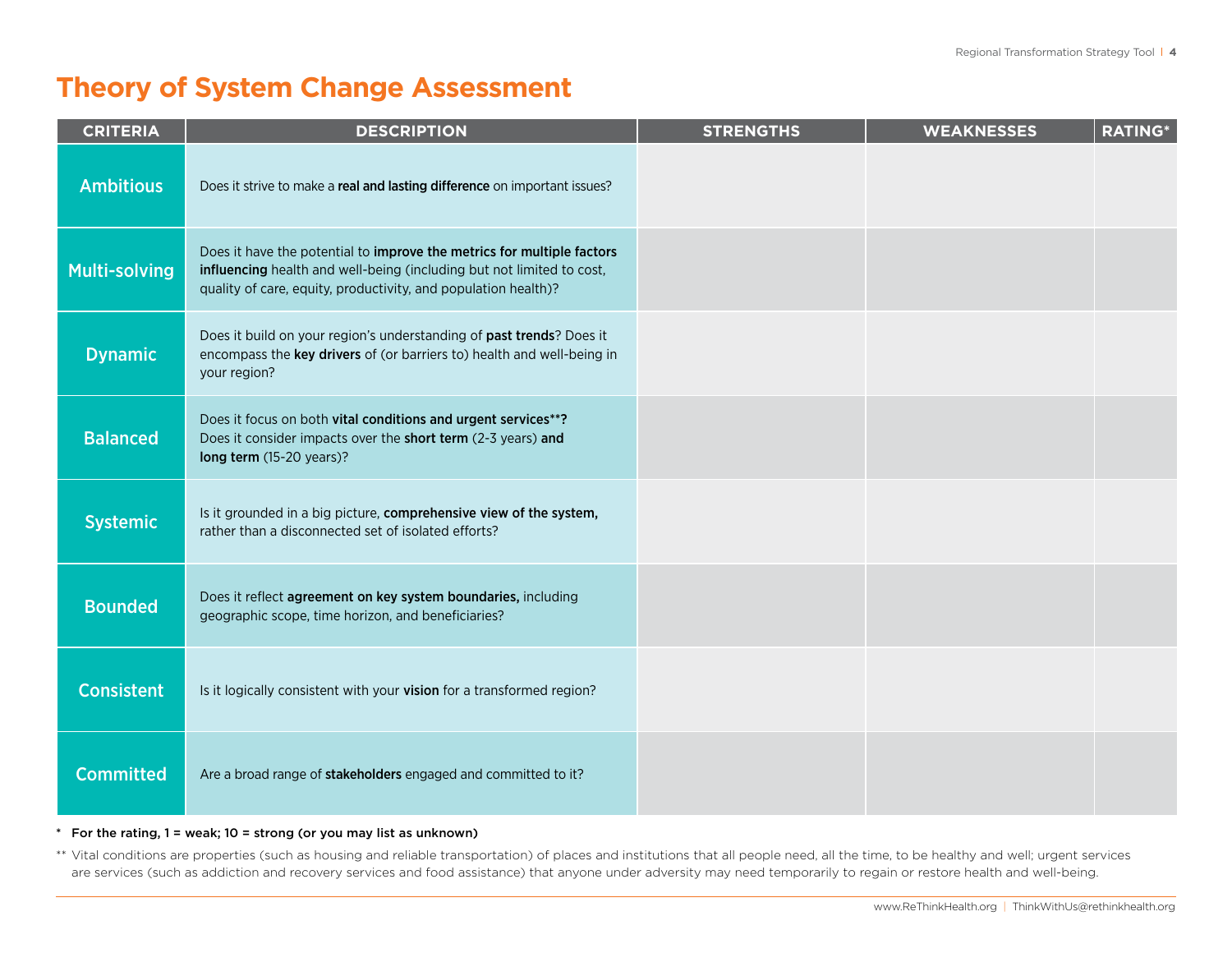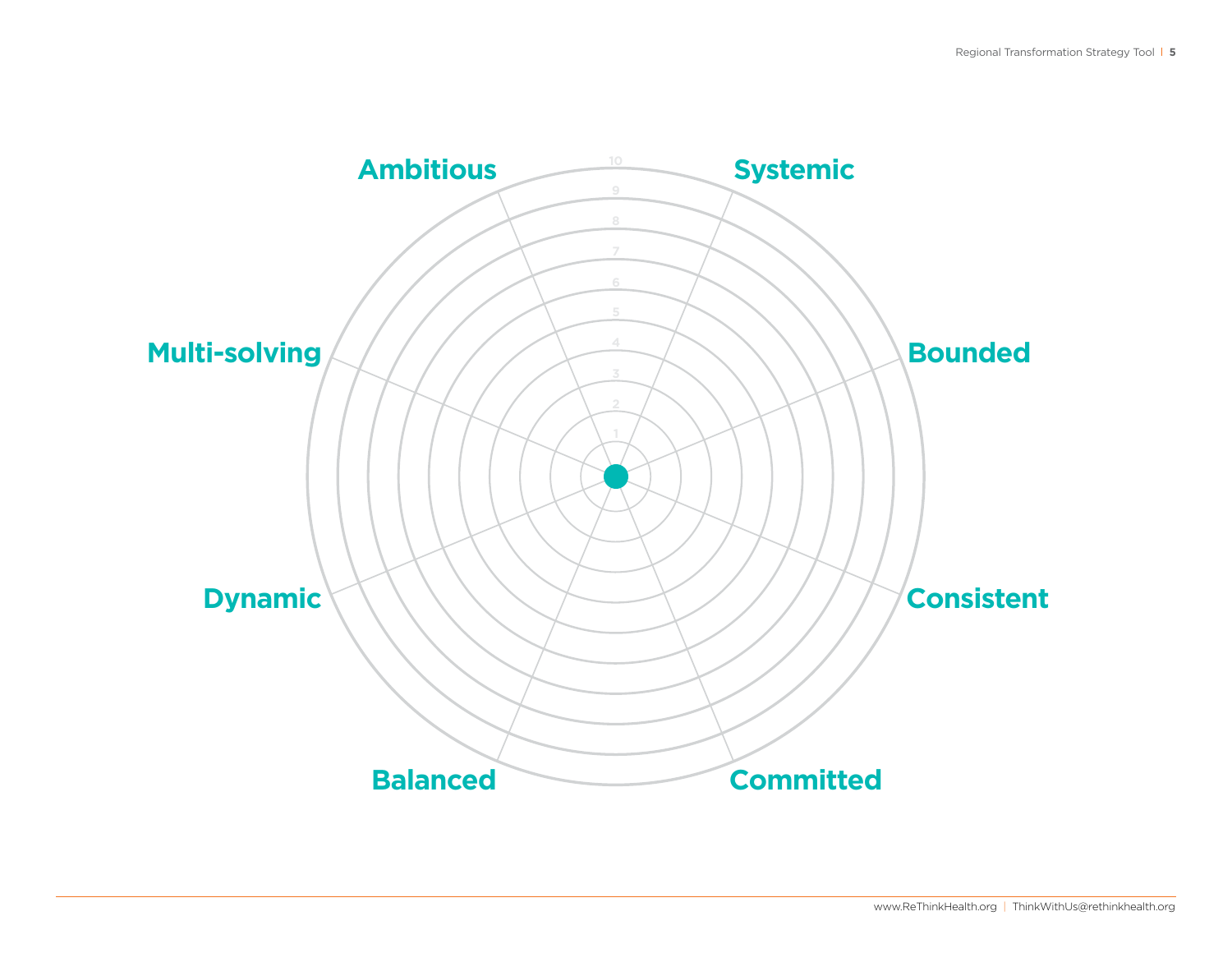## **Portfolio of Interventions Assessment**

| <b>CRITERIA</b>              | <b>DESCRIPTION</b>                                                                                                                                                                                                   | <b>STRENGTHS</b> | <b>WEAKNESSES</b> | <b>RATING*</b> |
|------------------------------|----------------------------------------------------------------------------------------------------------------------------------------------------------------------------------------------------------------------|------------------|-------------------|----------------|
| <b>Intentional</b>           | Do clear priorities emerge across the full portfolio? Does it account<br>for how policies and programs might interact?                                                                                               |                  |                   |                |
| <b>Equitable</b>             | Does each element of the portfolio, and the portfolio as a whole,<br>consider who may disproportionately benefit and who may be<br>burdened? How does it impact historically advantaged and<br>disadvantaged groups? |                  |                   |                |
| <b>Pragmatic</b>             | Is it feasible to put in place with the resources and organizations at<br>the table in your region?                                                                                                                  |                  |                   |                |
| <b>Innovative</b>            | Does it build on established programs and policies while also<br>considering new and innovative approaches?                                                                                                          |                  |                   |                |
| <b>Cost Effective</b>        | Does it reflect an effective and efficient mix of resources?                                                                                                                                                         |                  |                   |                |
| <b>Consistent</b>            | Is it logically consistent with your region's vision?<br>Will it advance your theory of system change?                                                                                                               |                  |                   |                |
| Learning-<br><b>Oriented</b> | Is it evidence-based and grounded in experience in your region?<br>Do you have ways to measure and chart progress over time?                                                                                         |                  |                   |                |

 $*$  For the rating,  $1 =$  weak;  $10 =$  strong (or you may list as unknown)